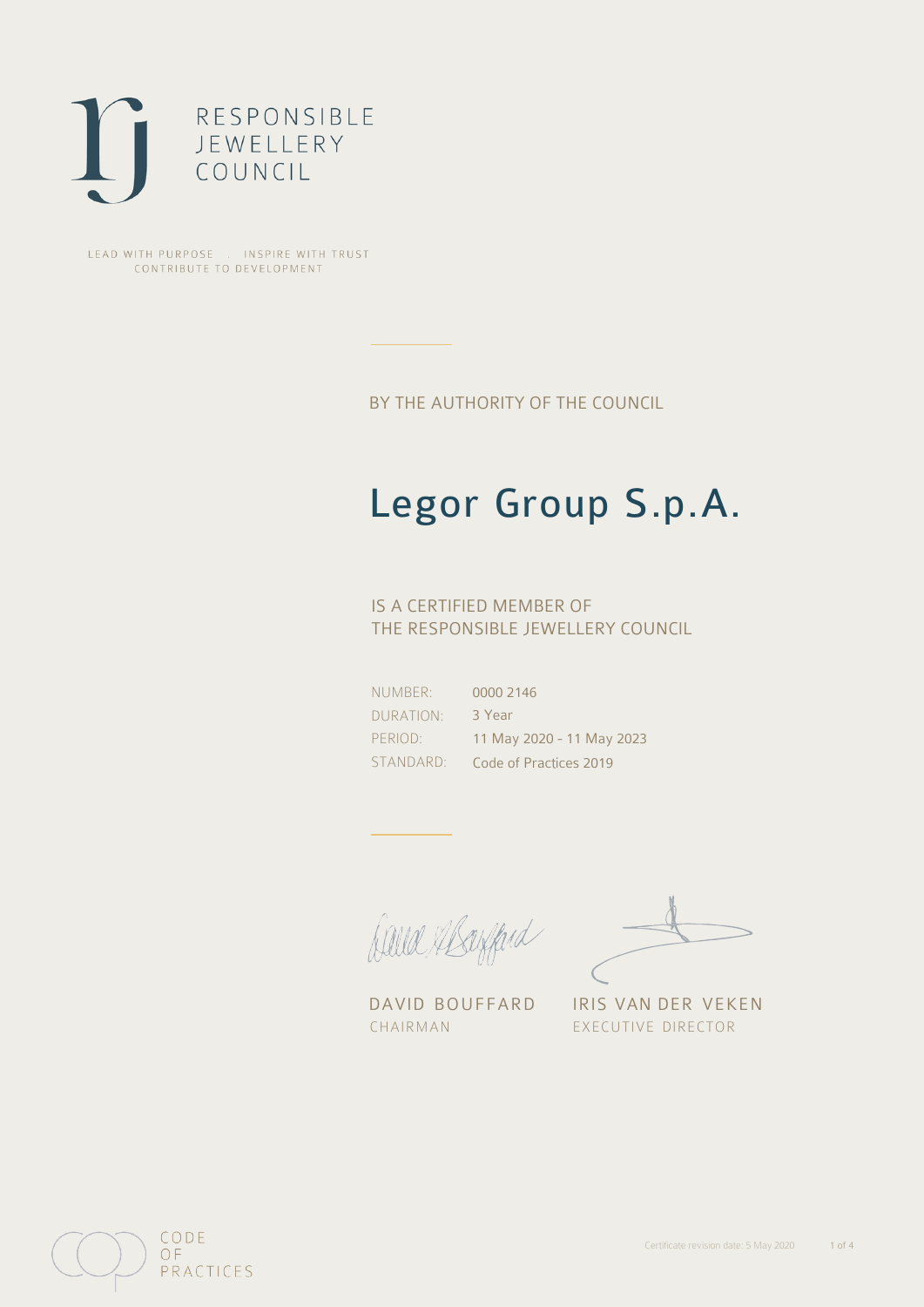

# **CERTIFICATION OVERVIEW**

| <b>MEMBERSHIP</b><br><b>FORUM</b>      | Precious Metals Trader, Refiner and/or Hedger                                                                                                                                                                                                                                                                                                                                                                                               |  |  |
|----------------------------------------|---------------------------------------------------------------------------------------------------------------------------------------------------------------------------------------------------------------------------------------------------------------------------------------------------------------------------------------------------------------------------------------------------------------------------------------------|--|--|
| <b>AUDIT</b><br><b>DATE</b>            | 14 September 2021                                                                                                                                                                                                                                                                                                                                                                                                                           |  |  |
| <b>AUDIT</b><br><b>TYPE</b>            | Provenance claim bolt-on                                                                                                                                                                                                                                                                                                                                                                                                                    |  |  |
| <b>APPLICABLE</b><br><b>STANDARD</b>   | Code of Practices 2019                                                                                                                                                                                                                                                                                                                                                                                                                      |  |  |
| <b>ACCREDITED</b><br><b>AUDIT FIRM</b> | <b>Bureau Veritas Italia</b>                                                                                                                                                                                                                                                                                                                                                                                                                |  |  |
| <b>APPLICABLE</b><br><b>PROVISIONS</b> | 1. General requirements: 1-4, except 3.2<br>2. Responsible supply chains, human rights and due<br>diligence: 5-14, except 7.1b, 8, 9, 11.3, 13.3-4<br>3. Labour rights and working conditions: 15-22, except 19.3,<br>21.3<br>4. Health, Safety and Environment: 23-27, except 23.10, 27.4<br>5. Gold, Silver, PGM, diamond and coloured gemstone<br>products: 28-30, except 28.2b-j, 28.3, 29, 30<br>6. Responsible mining: Not applicable |  |  |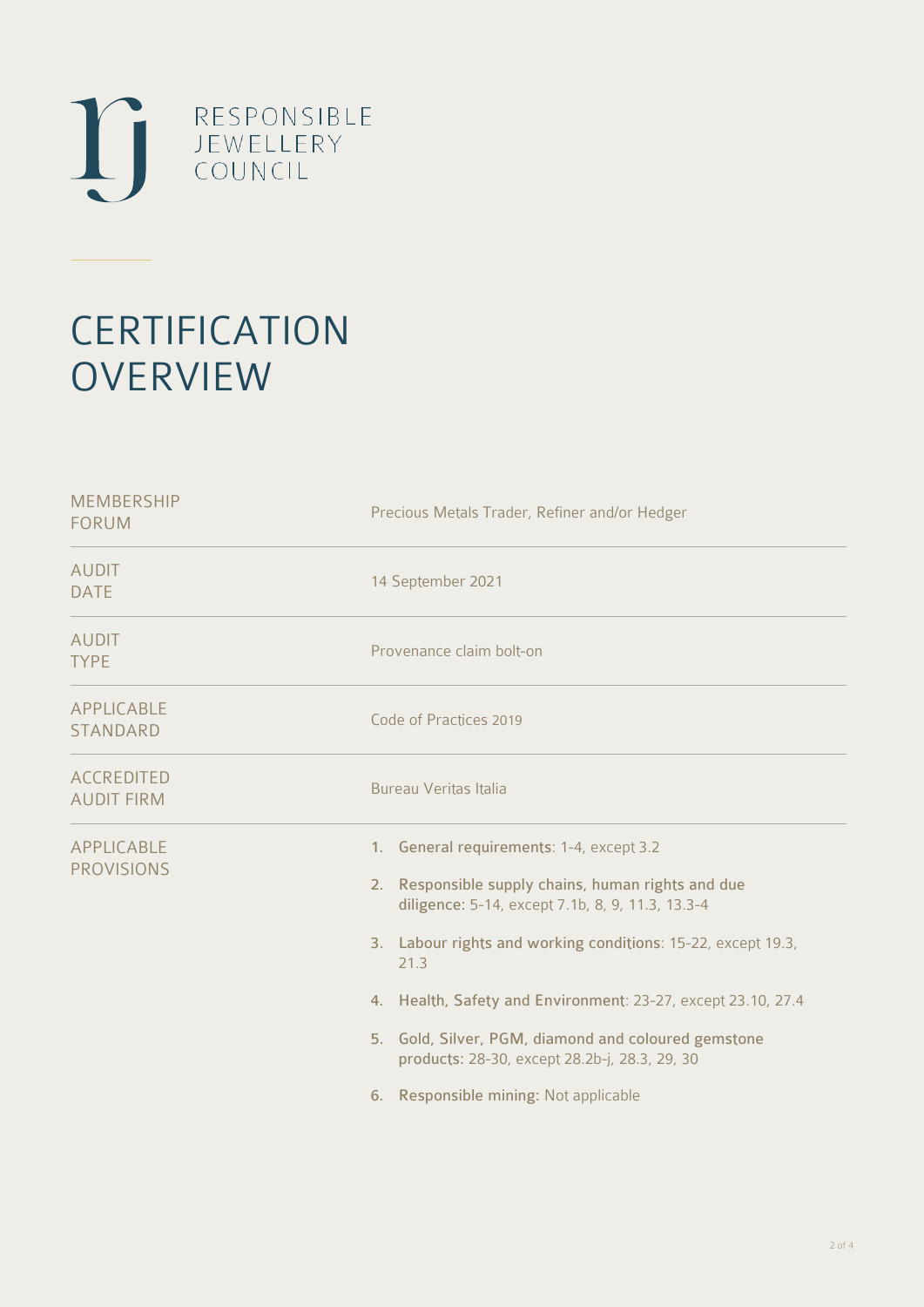| PROVENANCE<br><b>CLAIMS</b>                | ENG: All precious metals used by Legor Group S.p.A. are 100% RJC<br>CoC compliant and 100% from recycled sources (Au, Ag, Pt, Pd, Rh).<br>ITA: Tutti i metalli preziosi utilizzati da Legor Group S.p.A. sono 100%<br>conformi a RJC CoC e 100% provenienți da fonți riciclate (Au, Ag, Pt,<br>Pd, Rh). |                                                                                                                                                                                                                                                                     |  |
|--------------------------------------------|---------------------------------------------------------------------------------------------------------------------------------------------------------------------------------------------------------------------------------------------------------------------------------------------------------|---------------------------------------------------------------------------------------------------------------------------------------------------------------------------------------------------------------------------------------------------------------------|--|
| <b>AUDITOR STATEMENT OF</b><br>CONFORMANCE | Based on the scope and findings of the certification audit, the member<br>has demonstrated a conformance level consistent with a:                                                                                                                                                                       |                                                                                                                                                                                                                                                                     |  |
|                                            |                                                                                                                                                                                                                                                                                                         | 3 Year Certification                                                                                                                                                                                                                                                |  |
| <b>NEXT AUDIT TYPE</b>                     | MID-TERM REVIEW (within 12-24 months):                                                                                                                                                                                                                                                                  |                                                                                                                                                                                                                                                                     |  |
|                                            |                                                                                                                                                                                                                                                                                                         | A. Mid-term review NOT required due to:                                                                                                                                                                                                                             |  |
|                                            |                                                                                                                                                                                                                                                                                                         | No anticipated changes to the certification scope during the<br>certification period                                                                                                                                                                                |  |
|                                            |                                                                                                                                                                                                                                                                                                         | 3 or less minor non-conformances with critical provisions or in<br>general identified by the audit (not covered by parallel audits<br>for schemes identified as equivalent to RJC's) for an individual<br>member in the mining sector or a non-mining sector member |  |
|                                            |                                                                                                                                                                                                                                                                                                         | <25 full time equivalent personnel                                                                                                                                                                                                                                  |  |
|                                            |                                                                                                                                                                                                                                                                                                         | Low risk of non-conformances due to management controls                                                                                                                                                                                                             |  |
|                                            |                                                                                                                                                                                                                                                                                                         | Existence of parallel audits for schemes recognised by RJC                                                                                                                                                                                                          |  |
|                                            |                                                                                                                                                                                                                                                                                                         | Strong internal controls ensuring effective review and closure<br>of corrective actions for non-conformances                                                                                                                                                        |  |
|                                            |                                                                                                                                                                                                                                                                                                         |                                                                                                                                                                                                                                                                     |  |
|                                            |                                                                                                                                                                                                                                                                                                         | B. Mid-term review (desktop only) required due to:                                                                                                                                                                                                                  |  |
|                                            |                                                                                                                                                                                                                                                                                                         | No impact on conformance levels from any changes to the<br>certification scope                                                                                                                                                                                      |  |
|                                            |                                                                                                                                                                                                                                                                                                         | 5 or less minor non-conformances with critical provisions or in<br>general identified by the audit (not covered by parallel audits<br>for schemes identified as equivalent to RJC's) for an individual<br>member in the mining sector or a non-mining sector member |  |
|                                            |                                                                                                                                                                                                                                                                                                         | Possibility of remote verification of actions                                                                                                                                                                                                                       |  |
|                                            |                                                                                                                                                                                                                                                                                                         | No risk to critical provisions                                                                                                                                                                                                                                      |  |